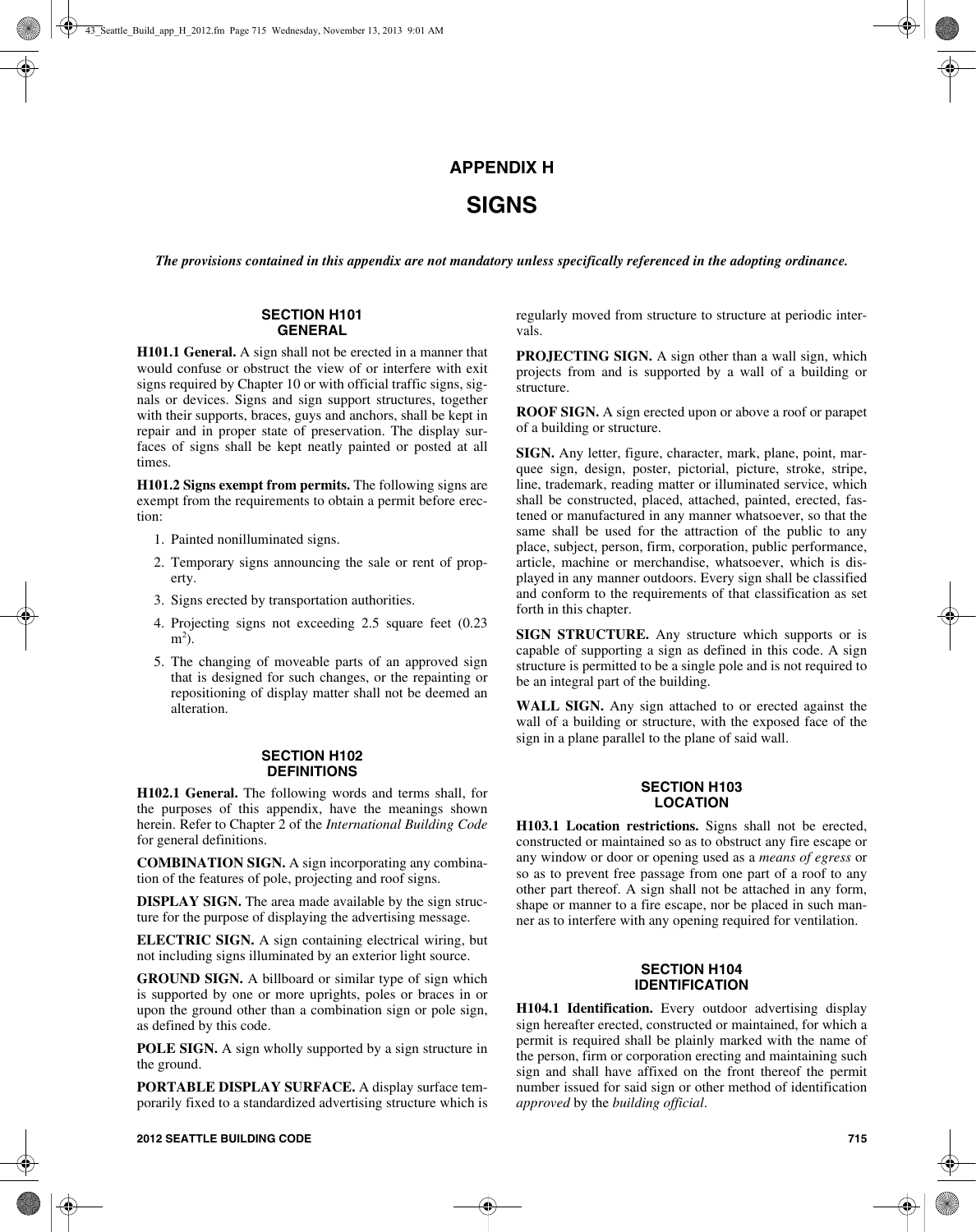# **SECTION H105 DESIGN AND CONSTRUCTION**

**H105.1 General requirements.** Signs shall be designed and constructed to comply with the provisions of this code for use of materials, loads and stresses.

**H105.2 Permits, drawings and specifications.** Where a permit is required, as provided in Chapter 1, construction documents shall be required. These documents shall show the dimensions, material and required details of construction, including loads, stresses and anchors.

**H105.3 Wind load.** Signs shall be designed and constructed to withstand wind pressure as provided for in Chapter 16.

**H105.4 Seismic load.** Signs designed to withstand wind pressures shall be considered capable of withstanding earthquake loads, except as provided for in Chapter 16.

**H105.5 Working stresses.** In outdoor advertising display signs, the allowable working stresses shall conform to the requirements of Chapter 16. The working stresses of wire rope and its fastenings shall not exceed 25 percent of the ultimate strength of the rope or fasteners.

## **Exceptions:**

- 1. The allowable working stresses for steel and wood shall be in accordance with the provisions of Chapters 22 and 23.
- 2. The working strength of chains, cables, guys or steel rods shall not exceed one-fifth of the ultimate strength of such chains, cables, guys or steel.

**H105.6 Attachment.** Signs attached to masonry, concrete or steel shall be safely and securely fastened by means of metal anchors, bolts or approved expansion screws of sufficient size and anchorage to safely support the loads applied.

## **SECTION H106 ELECTRICAL**

**H106.1 Illumination.** A sign shall not be illuminated by other than electrical means, and electrical devices and wiring shall be installed in accordance with the requirements of NFPA 70. Any open spark or flame shall not be used for display purposes unless specifically approved.

**H106.1.1 Internally illuminated signs.** Except as provided for in Sections 402.16 and 2611, where internally illuminated signs have facings of wood or approved plastic, the area of such facing section shall not be more than 120 square feet  $(11.16 \text{ m}^2)$  and the wiring for electric lighting shall be entirely enclosed in the sign cabinet with a clearance of not less than 2 inches (51 mm) from the facing material. The dimensional limitation of 120 square feet  $(11.16 \text{ m}^2)$  shall not apply to sign facing sections made from flame-resistant-coated fabric (ordinarily known as "flexible sign face plastic") that weighs less than 20 ounces per square yard  $(678 \text{ g/m}^2)$  and that, when tested in accordance with NFPA 701, meets the fire propagation performance requirements of both Test 1 and Test 2 or that when tested in accordance with an approved test method, exhibits an average burn time of 2 seconds or less and a burning extent of 5.9 inches (150 mm) or less for 10 specimens.

**H106.2 Electrical service.** Signs that require electrical service shall comply with NFPA 70.

### **SECTION H107 COMBUSTIBLE MATERIALS**

**H107.1 Use of combustibles.** Wood, approved plastic or plastic veneer panels as provided for in Chapter 26, or other materials of combustible characteristics similar to wood, used for moldings, cappings, nailing blocks, letters and latticing, shall comply with Section H109.1, and shall not be used for other ornamental features of signs, unless approved.

**H107.1.1 Plastic materials.** Notwithstanding any other provisions of this code, plastic materials which burn at a rate no faster than 2.5 inches per minute (64 mm/s) when tested in accordance with ASTM D 635 shall be deemed approved plastics and can be used as the display surface material and for the letters, decorations and facings on signs and outdoor display structures.

**H107.1.2 Electric sign faces.** Individual plastic facings of electric signs shall not exceed 200 square feet  $(18.6 \text{ m}^2)$  in area.

**H107.1.3 Area limitation.** If the area of a display surface exceeds 200 square feet  $(18.6 \text{ m}^2)$ , the area occupied or covered by approved plastics shall be limited to 200 square feet  $(18.6 \text{ m}^2)$  plus 50 percent of the difference between 200 square feet  $(18.6 \text{ m}^2)$  and the area of display surface. The area of plastic on a display surface shall not in any case exceed  $1,100$  square feet  $(102 \text{ m}^2)$ .

**H107.1.4 Plastic appurtenances.** Letters and decorations mounted on an approved plastic facing or display surface can be made of approved plastics.

## **SECTION H108 ANIMATED DEVICES**

**H108.1 Fail-safe device.** Signs that contain moving sections or ornaments shall have fail-safe provisions to prevent the section or ornament from releasing and falling or shifting its center of gravity more than 15 inches (381 mm). The fail-safe device shall be in addition to the mechanism and the mechanism's housing which operate the movable section or ornament. The fail-safe device shall be capable of supporting the full dead weight of the section or ornament when the moving mechanism releases.

## **SECTION H109 GROUND SIGNS**

**H109.1 Height restrictions.** The structural frame of ground signs shall not be erected of combustible materials to a height of more than 35 feet (10668 mm) above the ground. Ground signs constructed entirely of noncombustible material shall not be erected to a height of greater than 100 feet (30 480 mm) above the ground. Greater heights are permitted where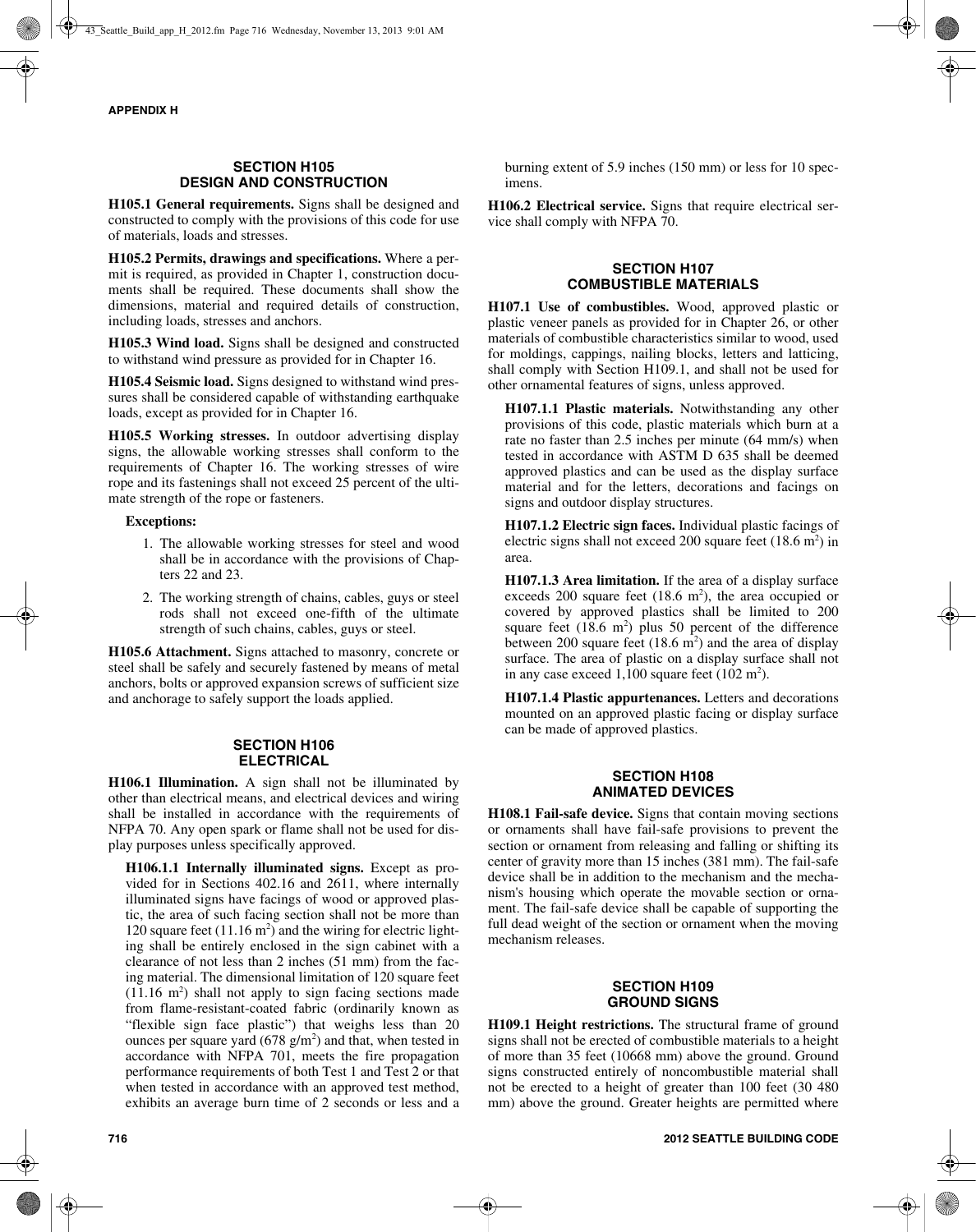approved and located so as not to create a hazard or danger to the public.

**H109.2 Required clearance.** The bottom coping of every ground sign shall be not less than 3 feet (914 mm) above the ground or street level, which space can be filled with platform decorative trim or light wooden construction.

**H109.3 Wood anchors and supports.** Where wood anchors or supports are embedded in the soil, the wood shall be pressure treated with an approved preservative.

#### **SECTION H110 ROOF SIGNS**

**H110.1 General.** Roof signs shall be constructed entirely of metal or other approved noncombustible material except as provided for in Sections H106.1.1 and H107.1. Provisions shall be made for electric grounding of metallic parts. Where combustible materials are permitted in letters or other ornamental features, wiring and tubing shall be kept free and insulated therefrom. Roof signs shall be so constructed as to leave a clear space of not less than 6 feet (1829 mm) between the roof level and the lowest part of the sign and shall have at least 5 feet (1524 mm) clearance between the vertical supports thereof. No portion of any roof sign structure shall project beyond an exterior wall.

**Exception:** Signs on flat roofs with every part of the roof accessible.

**H110.2 Bearing plates.** The bearing plates of roof signs shall distribute the load directly to or upon masonry walls, steel roof girders, columns or beams. The building shall be designed to avoid overstress of these members.

**H110.3 Height of solid signs.** A roof sign having a solid surface shall not exceed, at any point, a height of 24 feet (7315 mm) measured from the roof surface.

**H110.4 Height of open signs.** Open roof signs in which the uniform open area is not less than 40 percent of total gross area shall not exceed a height of 75 feet (22 860 mm) on buildings of Type 1 or Type 2 construction. On buildings of other construction types, the height shall not exceed 40 feet (12 192 mm). Such signs shall be thoroughly secured to the building upon which they are installed, erected or constructed by iron, metal anchors, bolts, supports, chains, stranded cables, steel rods or braces and they shall be maintained in good condition.

**H110.5 Height of closed signs.** A closed roof sign shall not be erected to a height greater than 50 feet (15 240 mm) above the roof of buildings of Type 1 or Type 2 construction, nor more than 35 feet (10 668 mm) above the roof of buildings of Type 3, 4 or 5 construction.

## **SECTION H111 WALL SIGNS**

**H111.1 Materials.** Wall signs which have an area exceeding 40 square feet  $(3.72 \text{ m}^2)$  shall be constructed of metal or other approved noncombustible material, except for nailing rails and as provided for in Sections H106.1.1 and H107.1.

**H111.2 Exterior wall mounting details.** Wall signs attached to *exterior walls* of solid masonry, concrete or stone shall be safely and securely attached by means of metal anchors, bolts or expansion screws of not less than  $\frac{3}{8}$  inch (9.5 mm) diameter and shall be embedded at least 5 inches (127 mm). Wood blocks shall not be used for anchorage, except in the case of wall signs attached to buildings with walls of wood. A wall sign shall not be supported by anchorages secured to an unbraced parapet wall.

**H111.3 Extension.** Wall signs shall not extend above the top of the wall, nor beyond the ends of the wall to which the signs are attached unless such signs conform to the requirements for roof signs, projecting signs or ground signs.

## **SECTION H112 PROJECTING SIGNS**

**H112.1 General.** Projecting signs shall be constructed entirely of metal or other noncombustible material and securely attached to a building or structure by metal supports such as bolts, anchors, supports, chains, guys or steel rods. Staples or nails shall not be used to secure any projecting sign to any building or structure. The *dead load* of projecting signs not parallel to the building or structure and the load due to wind pressure shall be supported with chains, guys or steel rods having net cross-sectional dimension of not less than  $\frac{3}{8}$ inch (9.5 mm) diameter. Such supports shall be erected or maintained at an angle of at least 45 percent (0.78 rad) with the horizontal to resist the *dead load* and at angle of 45 percent (0.78 rad) or more with the face of the sign to resist the specified wind pressure. If such projecting sign exceeds 30 square feet  $(2.8 \text{ m}^2)$  in one facial area, there shall be provided at least two such supports on each side not more than 8 feet (2438 mm) apart to resist the wind pressure.

**H112.2 Attachment of supports.** Supports shall be secured to a bolt or expansion screw that will develop the strength of the supporting chains, guys or steel rods, with a minimum  $\frac{5}{8}$ inch (15.9 mm) bolt or lag screw, by an expansion shield. Turn buckles shall be placed in chains, guys or steel rods supporting projecting signs.

**H112.3 Wall mounting details.** Chains, cables, guys or steel rods used to support the live or dead load of projecting signs are permitted to be fastened to solid masonry walls with expansion bolts or by machine screws in iron supports, but such supports shall not be attached to an unbraced parapet wall. Where the supports must be fastened to walls made of wood, the supporting anchor bolts must go through the wall and be plated or fastened on the inside in a secure manner.

**H112.4 Height limitation.** A projecting sign shall not be erected on the wall of any building so as to project above the roof or cornice wall or above the roof level where there is no cornice wall; except that a sign erected at a right angle to the building, the horizontal width of which sign is perpendicular to such a wall and does not exceed 18 inches (457 mm), is permitted to be erected to a height not exceeding 2 feet (610 mm) above the roof or cornice wall or above the roof level where there is no cornice wall. A sign attached to a corner of a building and parallel to the vertical line of such corner shall be deemed to be erected at a right angle to the building wall.